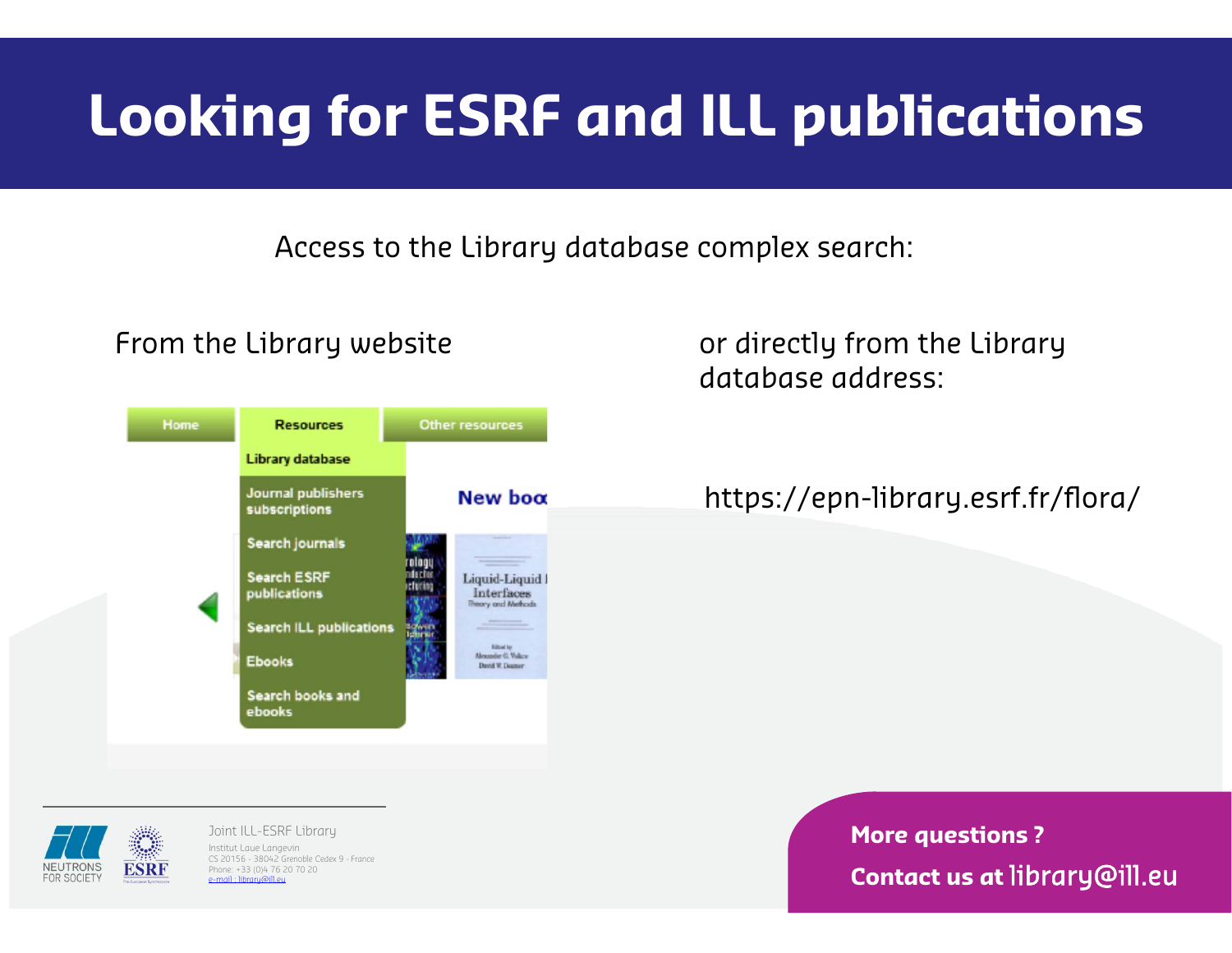### The auto-completion is activated for each field:

### **ESRF** publications: Complex search

|                                    | Authors                                                                                                                         | $\overline{\phantom{a}}$ | and $\vert \blacktriangledown \vert$ | "SMITH A.D." |
|------------------------------------|---------------------------------------------------------------------------------------------------------------------------------|--------------------------|--------------------------------------|--------------|
| O and O or O not   Authors Country |                                                                                                                                 | $\overline{\phantom{a}}$ | and $\vert \bullet \vert$            |              |
| O and O or O not Title             |                                                                                                                                 | $\overline{\phantom{a}}$ | and $\blacktriangledown$             |              |
|                                    | ◉ and ⓒ or ⓒ not Exact Journal or Serie's title                                                                                 | $\overline{\phantom{a}}$ | and $\vert \bullet \vert$            |              |
|                                    | $\bigcirc$ and $\bigcirc$ or $\bigcirc$ not $\big $ Bibliographic Information (journal, book, conference) $\big  \bullet \big $ |                          | and $\blacktriangledown$             |              |

### **Document Type Publication year** Publications with ESRF author(s) and describing an ESRF experiment Publications without ESRF author(s) and describing an ESRF experiment Publications with ESRF author(s) and not describing an ESRF experiment ◉ and ⓒ or ⓒ not | Articles citing the ESRF, no ESRF author  $\blacktriangledown$ and **Thesis Technical Reports** Workshops **Books**



Joint ILL-ESRF Library Institut Laue Langevin CS 20156 - 38042 Grenoble Cedex 9 - France Phone: +33 (0)4 76 20 70 20 e-mail : library@ill.eu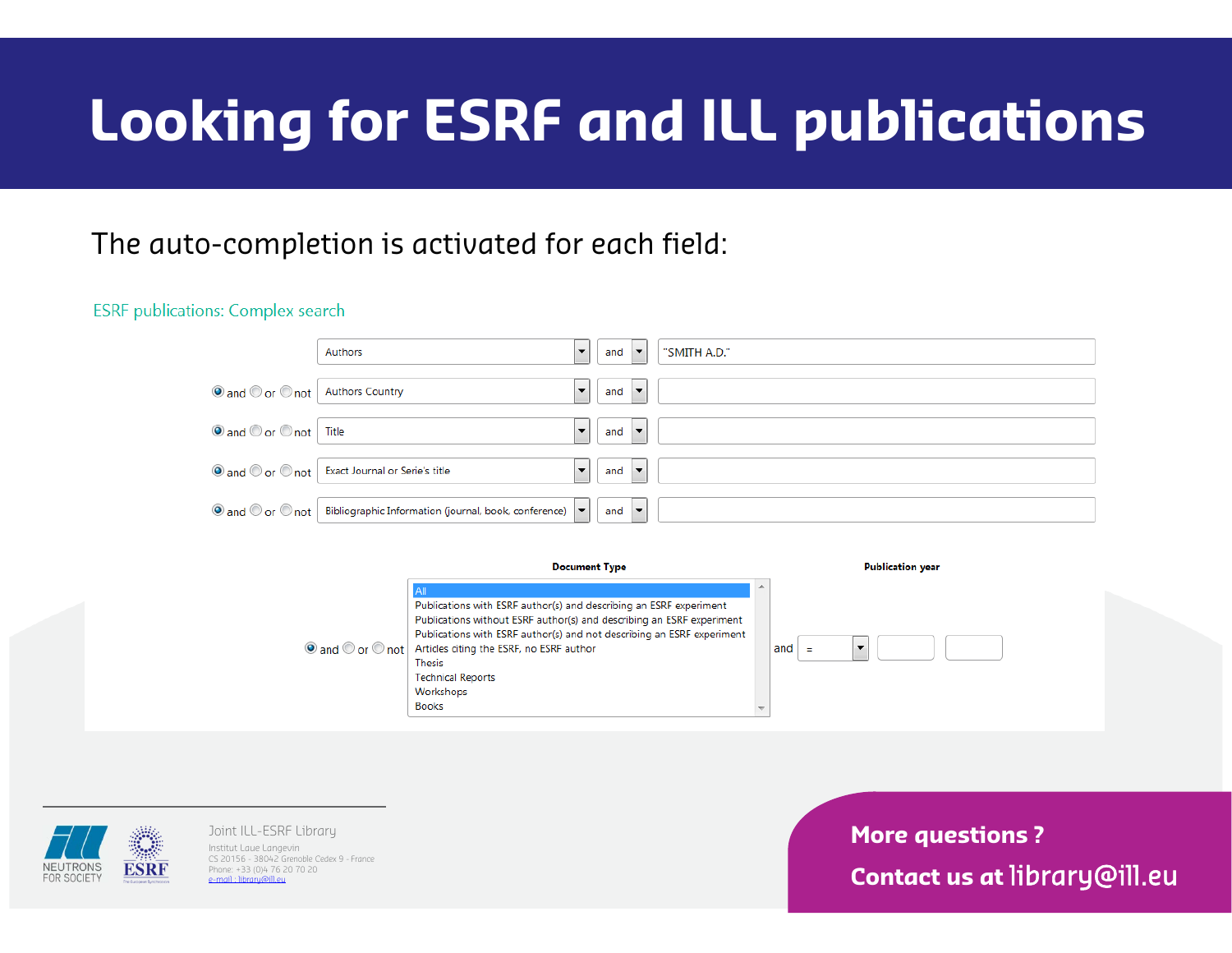### **Complex search**

### You can search for several beamlines at once:

**ESRF** publications: Complex search

|                                                        | $\checkmark$<br>Beamline                                                                              | <b>or</b>                    | $\check{ }$ | "BM1" "BM1A" "BM1B" |
|--------------------------------------------------------|-------------------------------------------------------------------------------------------------------|------------------------------|-------------|---------------------|
| $\bullet$ and $\circ$ or $\circ$ not   Authors Country | $\checkmark$                                                                                          | and $ $ $\sim$               |             |                     |
| $\bullet$ and $\circ$ or $\circ$ not $\vert$ Title     | $\checkmark$                                                                                          | and $\vee$                   |             |                     |
|                                                        | $\bigcirc$ and $\bigcirc$ or $\bigcirc$ not $\big $ Exact Journal or Serie's title $\big  \vee \big $ | and $\vert \vee \vert$       |             |                     |
| $\bullet$ and $\circ$ or $\circ$ not   Authors         |                                                                                                       | and $\vert \mathbf{v} \vert$ |             |                     |





Joint ILL-ESRF Library Institut Laue Langevin CS 20156 - 38042 Grenoble Cedex 9 - France Phone: +33 (0)4 76 20 70 20 e-mail : library@ill.eu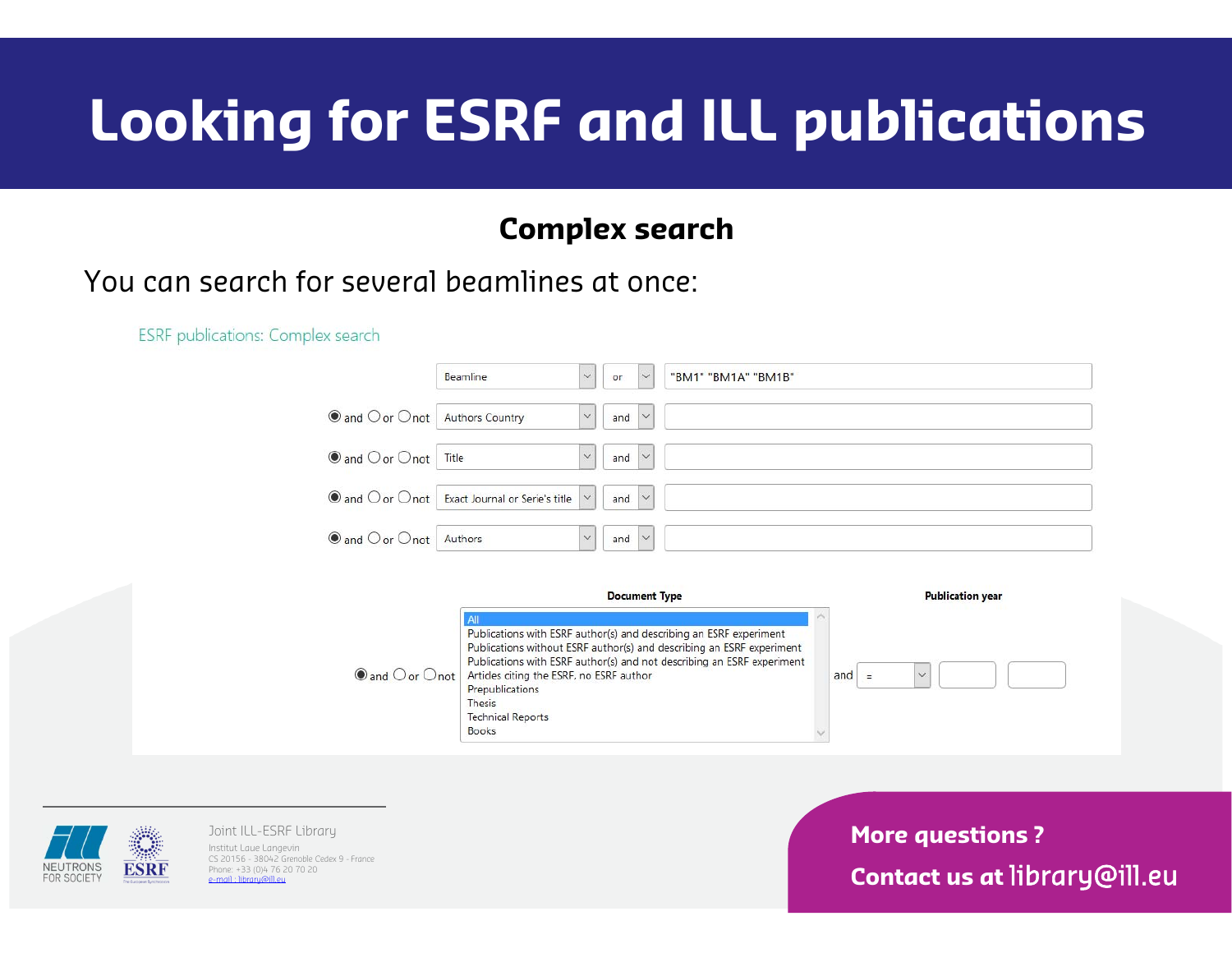When the list of results is displayed, you can:





Joint ILL-ESRF Library Institut Laue Langevin CS 20156 - 38042 Grenoble Cedex 9 - France Phone: +33 (0)4 76 20 70 20 e-mail : library@ill.eu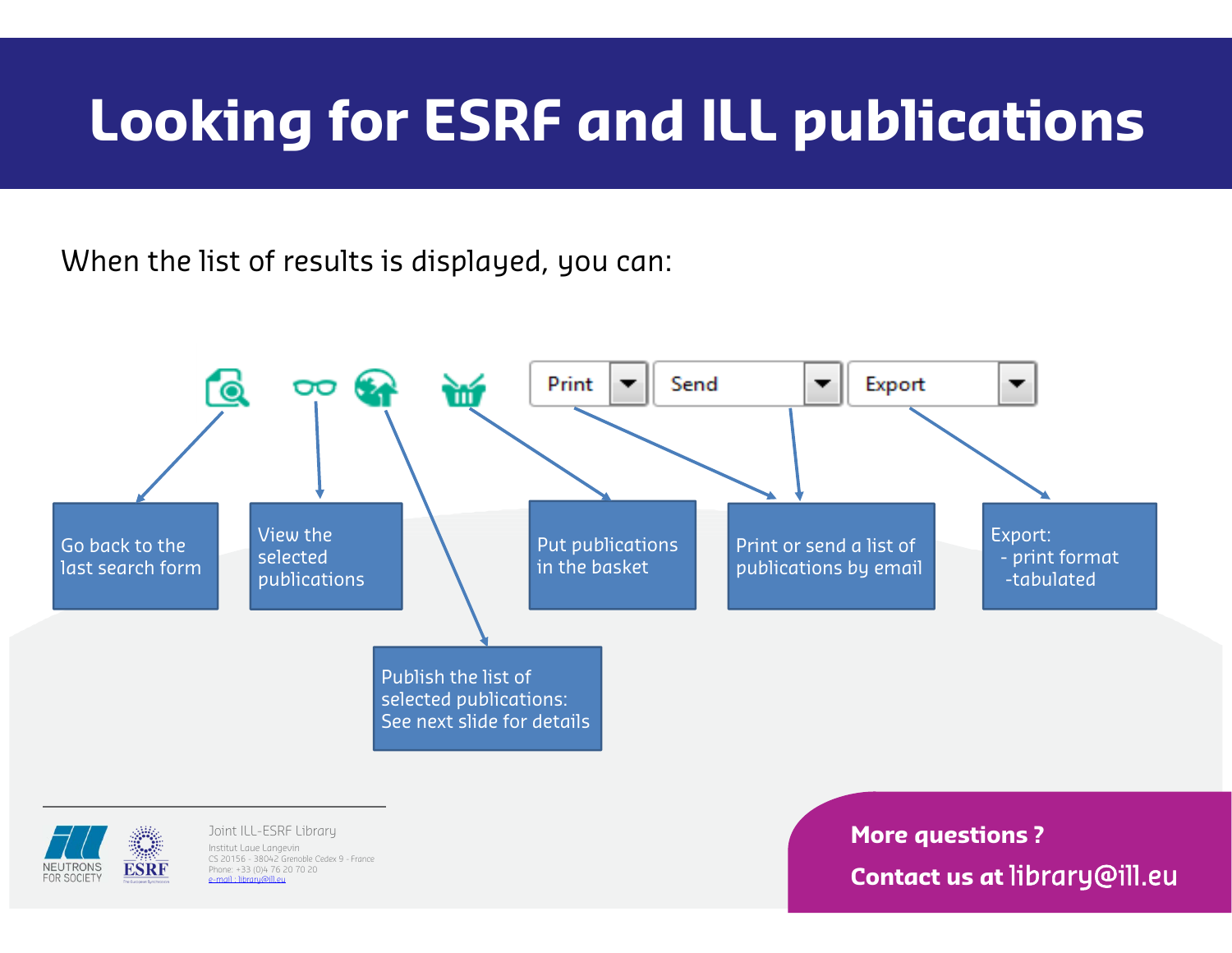## By clicking on  $\Box$ , you can:

• Get a TXT file:

### Publish records





Joint ILL-ESRF Library Institut Laue Langevin CS 20156 - 38042 Grenoble Cedex 9 - France Phone: +33 (0)4 76 20 70 20 e-mail : library@ill.eu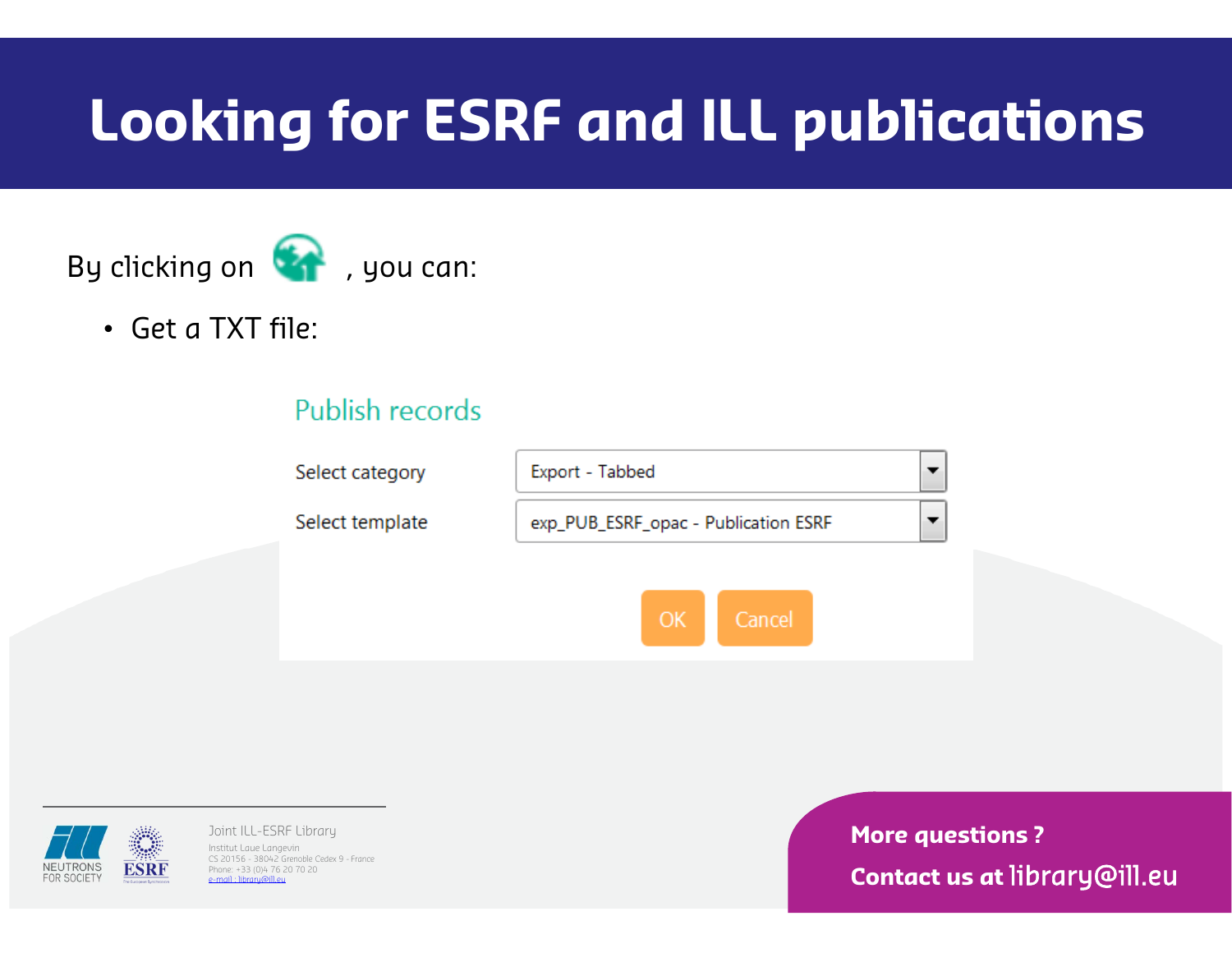## Only 100 results per page are displayed.





Joint ILL-ESRF Library Institut Laue Langevin CS 20156 - 38042 Grenoble Cedex 9 - France Phone: +33 (0)4 76 20 70 20  $email$  : library@ill.eu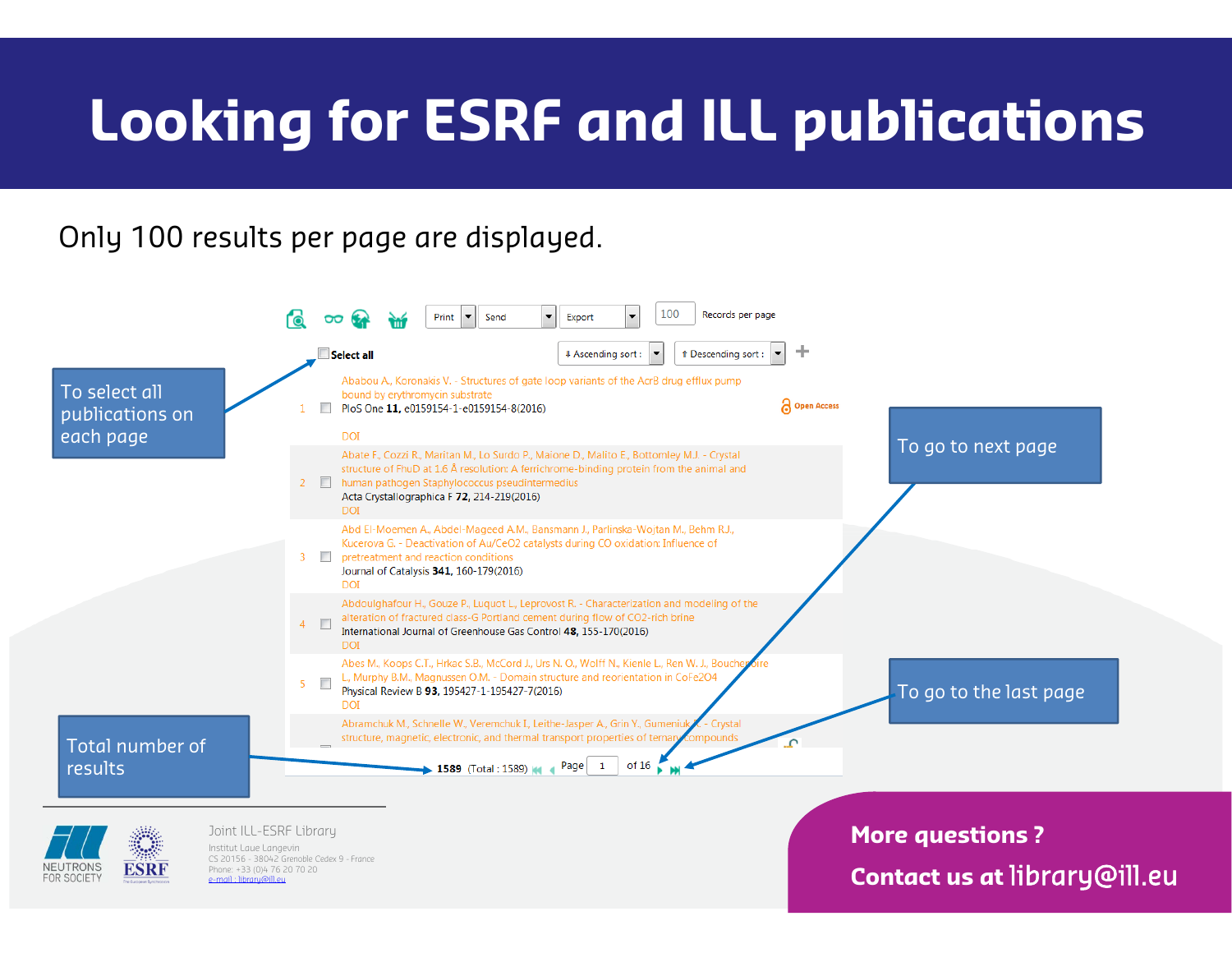### When you have viewed a publication, it appears in green in the list:





Joint ILL-ESRF Library Institut Laue Langevin CS 20156 - 38042 Grenoble Cedex 9 - France Phone: +33 (0)4 76 20 70 20 e-mail : library@ill.eu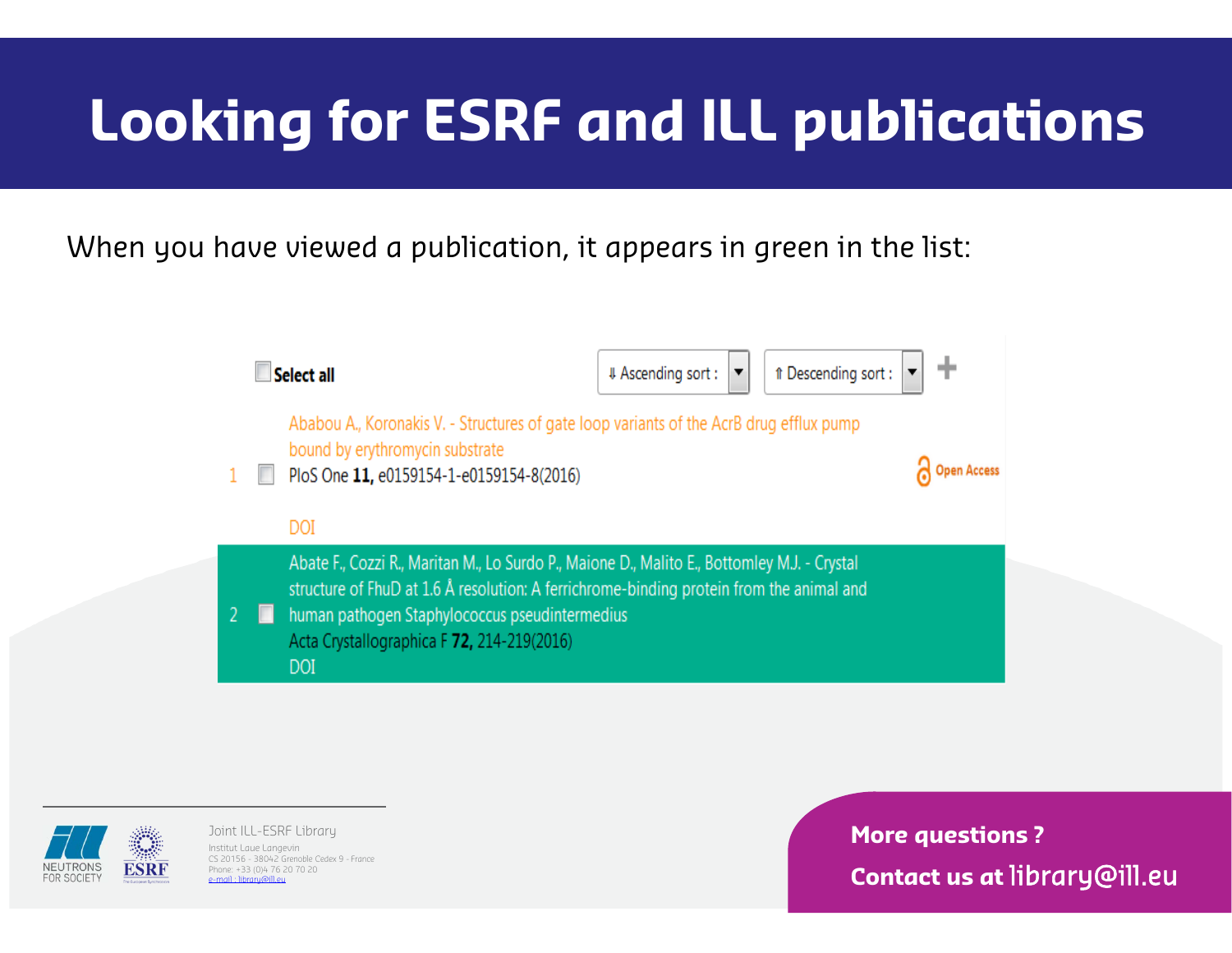

## **To be able:**

- ••  $\,$  to create your personal baskets
- •• to access PDF files



Joint ILL-ESRF Library Institut Laue Langevin CS 20156 - 38042 Grenoble Cedex 9 - France Phone: +33 (0)4 76 20 70 20 e-mail : library@ill.eu